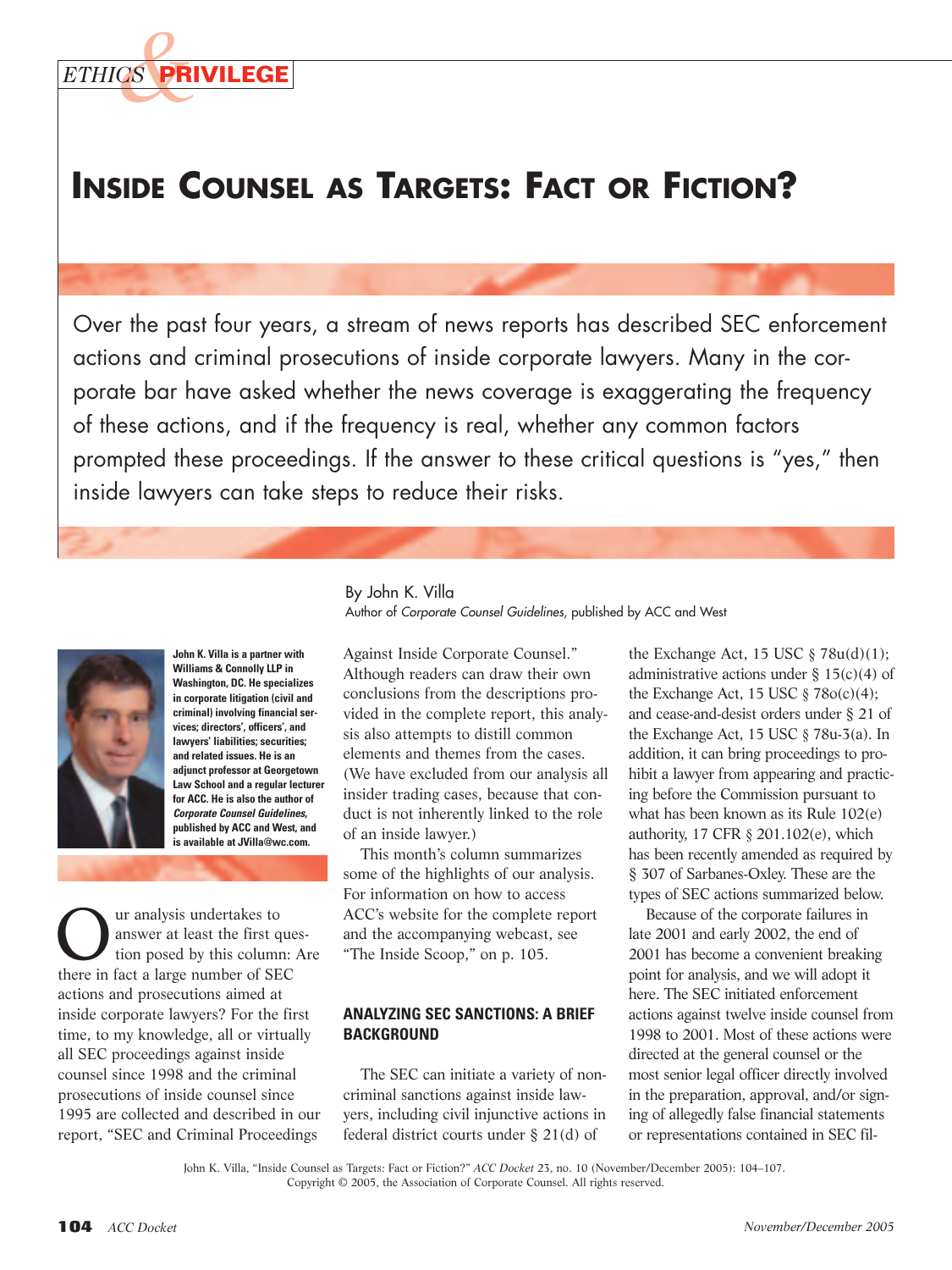ings, securities offerings, and/or other publicly disseminated documents. Most SEC actions were resolved by settlement. In five of the actions, inside counsel were either barred or suspended from appearing or practicing before the Commission.

After the highly publicized corporate failures that began in the fall of 2001, the SEC increasingly focused its attention on the role of inside counsel. This increased attention has resulted in a corresponding increase in the number of enforcement actions directed at inside counsel: Since the beginning of 2002, approximately 19 inside counsel have been the targets of SEC enforcement actions. And, as indicated by the SEC's saber-rattling statements and its issuance of Wells notices,<sup>1</sup> others may find themselves defendants in the near future.

Collecting criminal cases against inside counsel was considerably more challenging because they were not all handled by one agency. In the six years between 1995 and 2001, the Justice Department brought approximately five criminal actions against in-house counsel for their role in fraudulent securities schemes engaged in by other officers or employees of their respective corporations. Many of these defendants were originally indicted for substantive securities law violations and pled guilty to conspiracy to commit securities fraud. Several defendants also pled guilty to obstruction of justice—an increasingly frequent addition to the indictment at the urging of the SEC. One might conclude that the nature of the charges reflects the government's view that the in-house lawyers' blameworthy conduct prevented disclosure of primary criminal conduct by others.

Since the beginning of 2002, when the Justice Department established the Corporate Crime Task Force, at least eight criminal actions have been brought against in-house counsel for various violations of the securities law, representing a

significant increase over the number brought in the preceding six-year period. Most of these actions have received considerable publicity due to the magnitude of the losses sustained by the companies and their investors and the extent of the personal profits realized by the parties to the wrongful conduct. With one exception, all of the actions involve fraudulent securities and accounting schemes engaged in by both in-house counsel and other officers and/or employees. One of the actions remains pending; the rest have been resolved through one acquittal, two convictions, and four pleas of guilty.

#### **NONCRIMINAL SEC SANCTIONS: SOME DERIVED PRINCIPLES**

**RULE 1:** *The top lawyer is nearly always the target.* The most obvious common element in the SEC actions is that nearly all of them are brought against the chief legal officer of the company. The occasional exception usually involves the most senior lawyer in charge of a project or a disclosure document.

**RULE 2:** *Inside lawyers who relied on outside counsel advice are seldom SEC targets*. The factor most notable by its absence is that very few SEC enforcement actions involve a defendant or respondent who relied upon the advice of an outside

law firm. One could divine from this fact that inside lawyers who rely upon outside counsel rarely make mistakes. But we think it's more likely that the SEC judges enforcement actions are unlikely to succeed when inside counsel followed the advice of an outside law firm. The inside lawyers' "advice of *outside* counsel" defense must have a significant impact on the exercise of enforcement discretion.

**RULE 3:** *Putting money in your pocket is not necessary to prompt SEC enforcement.* An unexpected observation is the relatively small role that financial rewards apparently play in the SEC's exercise of discretion. One might have expected that the SEC would take enforcement action only where inside counsel received unreasonably high compensation or bonuses, or benefited through increased stock value. That does not prove to be accurate. Many inside lawyers appear to have been the target of enforcement action when it appears their only motive was, in the SEC's view, a misguided attempt to help their corporate employer.

**RULE 4:** *Disclosures, particularly omissions in disclosures, are usually the problem.* Many of the cases against inside counsel involve allegedly false and misleading disclosures—more often than not**,** omissions. While some instances of outright fraud have been

# THE INSIDE SCOOP

You can hear John Villa deliver his analysis and discuss it with Robert S. Lavet, senior vice president and general counsel, Sallie Mae, Inc., in the ACC webcast, "In-house Counsel as Targets: Fact or Fiction?" A recording of this webcast, which took place on September 21, 2005, is available via ACC OnlineSM at *www.acca.com/networks/webcast*.

To read the full report, "SEC and Criminal Proceedings Against Inside Corporate Counsel," with details of the SEC proceedings and criminal prosecutions of in-house lawyers discussed in this summary, go to *www.acca.com/protected/ article/ethics/seccrimproceed.pdf*.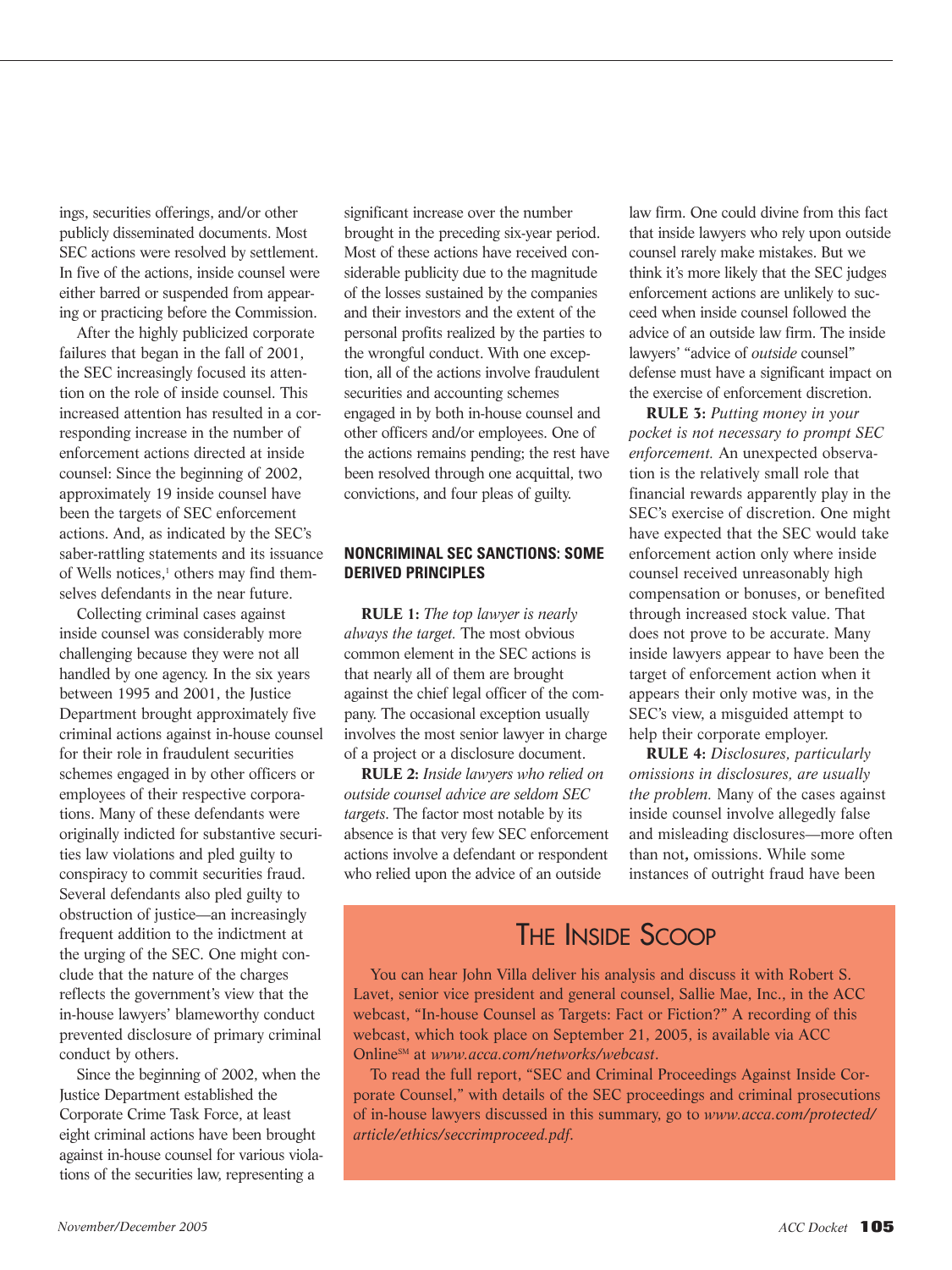

alleged, such as totally fictitious offshore operations or sham contracts, in other instances the SEC has pursued inside lawyers on decisions that involve matters of professional judgment.

**RULE 5:** *A generalist lawyer serving as general counsel must seek out sound advice or pay the price*. Although there are very few cases in which the SEC has brought an action where the inside lawyer appears to have relied on outside counsel**,** the SEC has chosen to bring actions where the inside lawyer claimed not to be an expert on a technical issue and either relied unjustifiably on an inside technical expert or saw a red flag and failed to seek outside legal advice. Put another way, the SEC appears to be willing to impose on an inside lawyer the obligation to seek expert legal and technical advice or face enforcement action. The "I am just a generalist lawyer" defense is *not* well received, especially if the general counsel is on notice of a potentially serious problem. The message seems to be that if one chooses to become the general counsel of a public company, one is obliged either to

learn the rules or to seek guidance from those who do know the rules. This echoes the SEC's new attorney conduct regulations,<sup>2</sup> in which the SEC suggests that the question of whether counsel should have been aware of evidence of a "material violation," so as to trigger the reporting obligations under the regulations, may depend on whether other lawyers were available *with whom counsel could have consulted on the matter*. **3**

**RULE 6:** *If you hold several corporate offices, your company failed, or you sat on a serious problem you could have taken to the Board, your risk increases.* There are a few factors that appear to increase the likelihood of enforcement action, but the data is too limited to draw firm conclusions. For example, holding a position as inside counsel *and* director seems to increase the enforcement risk. In addition, large losses also increase the risk—probably because the SEC is more likely to investigate those matters than other situations where there are no losses. One can speculate that in the situations where the company

**Do Not Miss John K. Villa's**

Corporate Counsel Guidelines published by ACC and West

> In this post-Enron environment, you need the best ethics guidance that you can get. Here it is. Corporate Counsel Guidelines is a two-volume treatise written expressly for inhouse counsel. This treatise tackles the most common issues facing corporate counsel, even those issues that have no guiding precedent or ethics opinions. Cost: \$220, and ACC members receive a 30% discount. To order, contact West at 800.344.5009 or at www.westgroup.com.

has failed or nearly failed and the inside counsel does not have the resources for vigorous representation and defense, the likelihood of consented-to enforcement action also increases. Finally, the SEC seems to attach significance to whether an inside lawyer raised troublesome issues with the Board; those who chose not to do so are judged more harshly.

### **SEC CRIMINAL PROSECUTIONS: SOME DERIVED PRINCIPLES**

The criminal prosecutions are described in more detail in the study. With only about a dozen prosecutions to draw on, it is difficult to discern distinct patterns in the criminal prosecution of inside counsel in securities fraud and related cases. Some themes, however, emerge.

**RULE 1:** *Chief legal officers are criminal targets, too.* The focus of criminal prosecutions seems to be almost entirely on the chief legal officers. No subordinate in-house counsel have been charged with federal criminal violations.

**RULE 2:** *Big losses increase risk of prosecution.* No surprises here. Large losses sharply increase the likelihood of criminal prosecution, with several of the prosecutions resulting from the largest restatements and corporate failures in America.

**RULE 3:** *Having outside counsel can make a big difference.* Again, there is an almost total absence of outside counsel involvement in the conduct that led to criminal indictments. This is predictable, as an inside lawyer could effectively deflect criminal criticism by showing reliance on a law firm—whose incentive to engage in or approve criminal conduct by a client is doubtful.

**RULE 4:** *Perjury and obstruction often become the crimes charged.* A recurring theme in the prosecution of lawyers is allegations of cover-ups obstruction of justice and perjury.